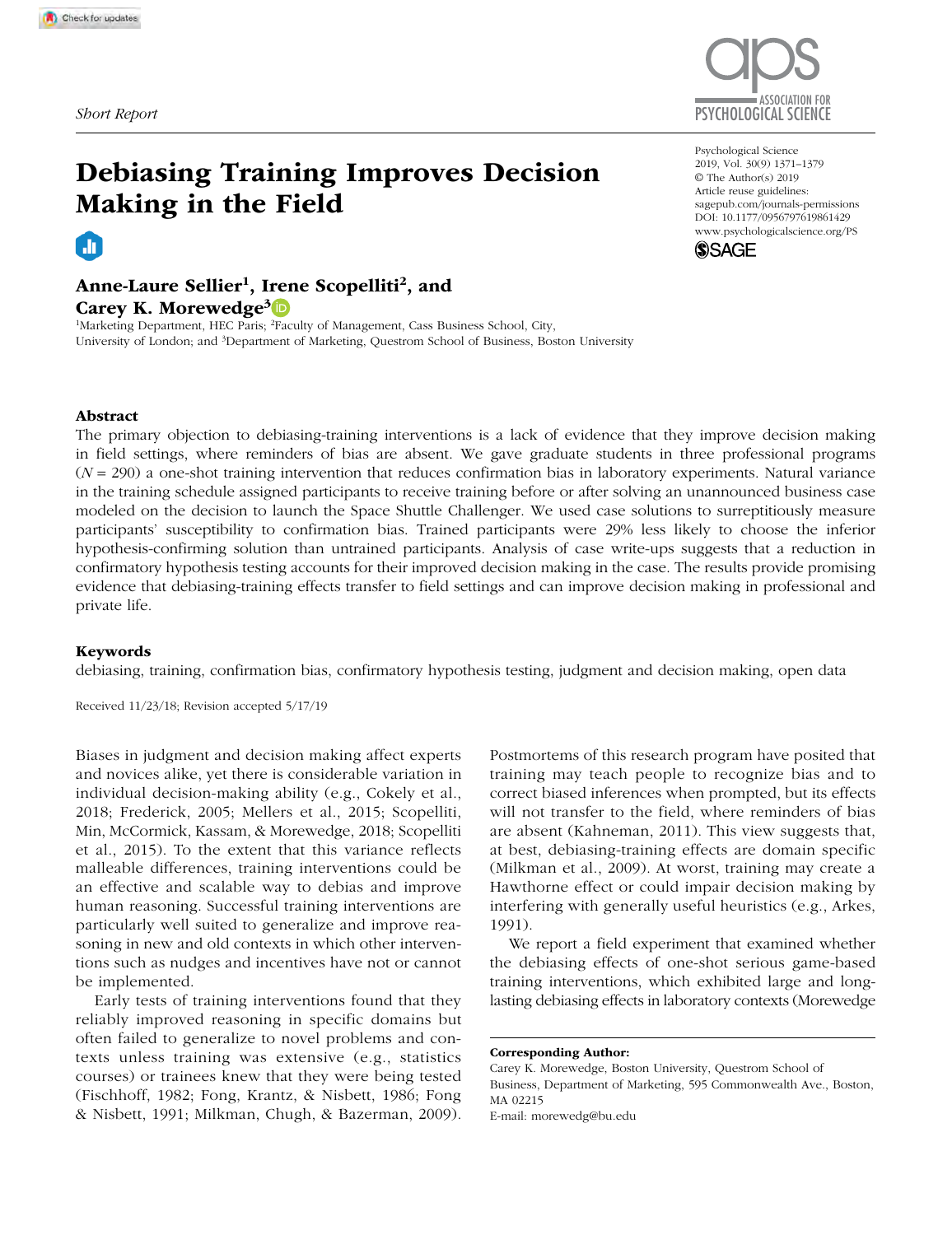et al., 2015), improve decision making in the field. The games incorporate four debiasing strategies proposed by Fischhoff (1982): warning about bias, teaching its directionality, providing feedback, and extensive coaching and training. The large effects of the games appear to be due to the personalized feedback and practice they deliver to players across multiple bias-eliciting paradigms and domains (Morewedge et al., 2015). We administered one game-based training intervention targeting confirmation bias to business students before or after they completed, in one of their courses, an unannounced business case that measured their susceptibility to confirmation bias. No explicit connection was made between the intervention and the case. We analyzed case solutions to measure whether the debiasing effects of the training intervention transferred to reduced confirmation bias in this different field decision, which required generalization of training to a new paradigm and domain.

# Method

## *Open-science practices*

Below, we report how we determined our sample size, all data exclusions, all manipulations, and all measures in the study. The case, all bias measures, and data are available at [https://osf.io/m](https://osf.io/mnz8j/)nz8j/. We do not provide the proprietary intervention, but a general summary is publicly available (Symborski et al., 2017).

## *Participants*

Three hundred eighteen graduate business students at HEC Paris were enrolled in a course in which we administered a modified version of the "Carter Racing" case (Brittain & Sitkin, 1988). All students were offered free debiasing training through a special program run by the school. All but two students volunteered to receive it (*N* = 316; 101 women; age: *M* = 28.24 years, *SD* = 3.69). Participants were students enrolled in three different graduate programs: those completing a master of business administration degree (*n* = 217), a master of science degree in entrepreneurship ( $n = 64$ ), or a master of science degree in strategic management (*n* = 35).

# *Training intervention*

The one-shot debiasing intervention consisted of playing a serious video game, "Missing: The Pursuit of Terry Hughes." Playing this game once has been shown to significantly reduce the propensity of players to exhibit confirmation bias, bias blind spot, and correspondence bias on individual-differences scales measuring each construct (a) both immediately from pretest to posttest in laboratory contexts and (b) as long as 3 months after game play in online follow-up surveys (Morewedge et al., 2015).

Game players act as amateur detectives and search for a missing neighbor, who is embroiled in fraud committed by her employer, a pharmaceutical company. There are three episodes (i.e., levels), each with a play– teach loop structure. Players make bias-eliciting judgments and decisions during game play. Eight of these decisions elicit confirmation bias (i.e., three in Episode 1, three in Episode 2, and two in Episode 3). At the end of each episode, participants receive training in the "teach" portion of the game via an after-action review. In the review, experts define the three biases targeted by the game and provide strategies to mitigate each bias. Narrative examples of cases in which professionals exhibited the bias are then provided (e.g., the conclusion of intelligence analysts that Iraq possessed weapons of mass destruction before the Iraq War). Next, participants receive personalized feedback on the degree of bias that they exhibited in each scenario in that episode of the game and how it might have been avoided. At the end of this portion of training, participants complete practice problems for confirmation bias (and the other two biases) and receive immediate feedback on their performance on those problems before the next level begins or the game ends.

The game uses three paradigms to elicit and teach game players about confirmation bias. The first is the Wason four-card selection task (Wason, 1968). Bias mitigation is taught by explaining the greater value of searching for hypothesis-disconfirming evidence rather than hypothesis-confirming evidence. In more colloquial language, players are taught that when one tests a rule with the structure "if *P*, then *Q*," testing for instances of "*P* and not *Q*" allows one to make a more valid inference than does testing for instances of "*P* and *Q*." The second paradigm is based on Tschirgi's (1980) multivariate-cause-identification paradigm. Participants are informed of an outcome (e.g., a cake turned out well) that could have been caused by any of three variables (e.g., instead of typical ingredients, margarine, honey, or brown wheat flour were used as substitutes). They are then asked how they would test whether a focal variable (e.g., using honey) caused the outcome. Participants are taught to test whether the outcome will be replicated when they remove the focal variable and hold the other factors constant (e.g., make a cake using margarine, sugar, and brown wheat flour). The third paradigm is based on Snyder and Swann's (1978) traithypothesis-testing paradigm. Participants are taught, when searching for evidence that might confirm or disconfirm a focal hypothesis (e.g., testing whether a person is an extravert), the value of searching for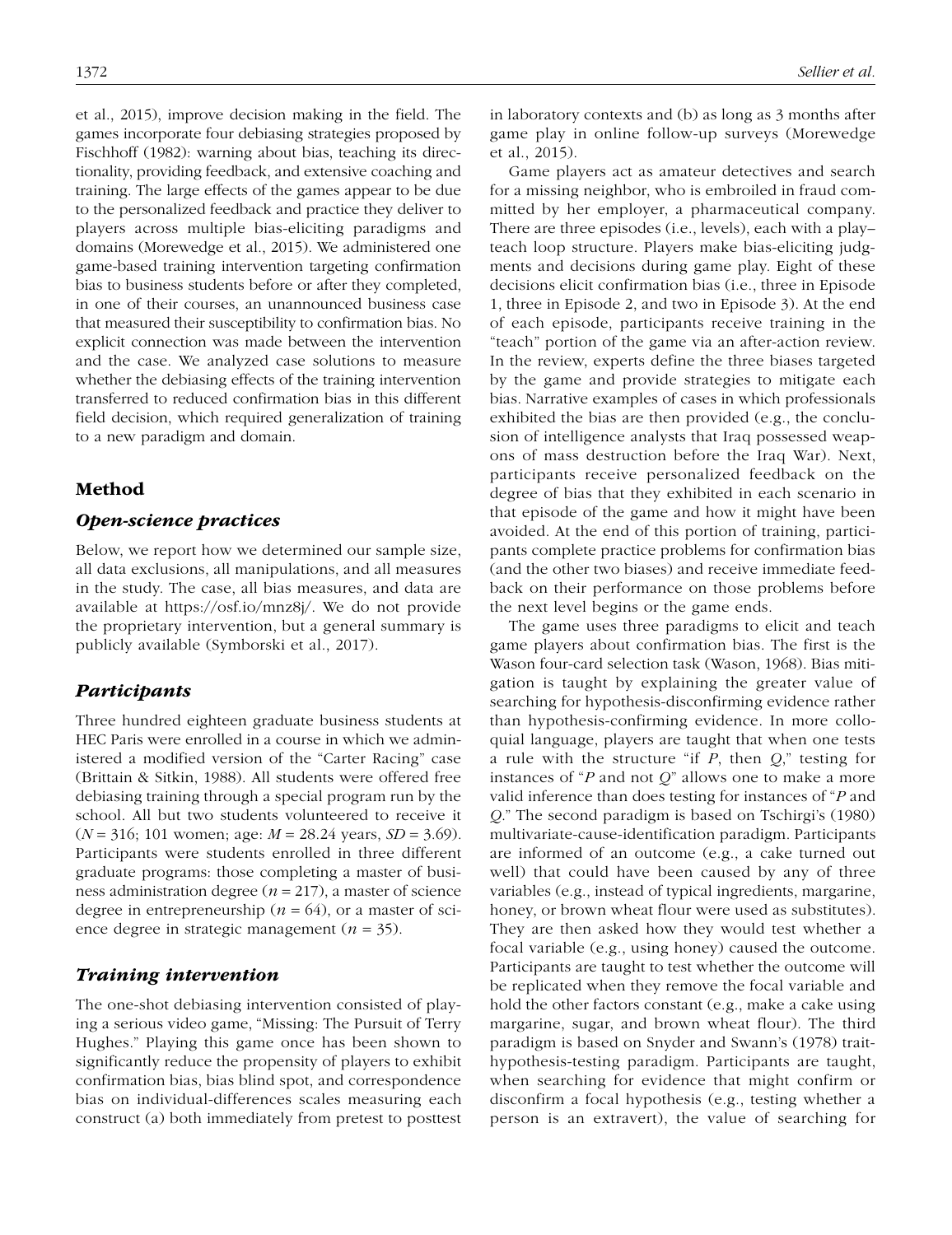hypothesis-disconfirming evidence (e.g., asking questions that test whether he or she is an introvert).

#### *Course case*

We administered a modified version of the "Carter Racing" case to all students in the three programs within one of their courses (Brittain & Sitkin, 1988). The case elicits confirmation bias in decision making under uncertainty: a tendency to preferentially test, search for, and interpret evidence supporting existing beliefs, hypotheses, and opinions (e.g., Nickerson, 1998). In this case, modeled on the decision to launch the Space Shuttle Challenger, each student acts as the lead of an automotive racing team, making a high-stakes binary decision: Remain in a race despite the risk of expensive engine failure (the hypothesis-confirming choice) or withdraw from the race, which would incur a significant sure cost (the hypothesis-disconfirming choice).

The case narrative and payoff structure, if engine failure is deemed unlikely, favor remaining in the race. By contrast, the data provided in the case reveal that withdrawing from the race is an objectively superior option. Engine failure is near certain at the low temperature recorded at the start of the race. That conclusion, however, requires students to compare two graphs: one depicting engine failures at different temperatures and one depicting races with no failure at different temperatures. These are plotted on *y*-axes with different scales (Exhibits 1 and 2, respectively; see [https:osf.io/mnz8j](https:osf.io/mnz8j/)/). If students first examine Exhibit 1, the relationship between temperature and engine failure would appear inconclusive. Confirmatory hypothesis testing might then lead them to ignore temperature concerns and base their decision on the favorable payoffs for racing. Only if students continued to compare the two exhibits would the dangers of racing become fully clear.

We renamed and modified the case slightly to make the solution impossible to find online and increase comprehension for our diverse international sample (e.g., temperatures were presented in Celsius, not Fahrenheit). We note that the case structure was considerably different from the structure of the paradigms used to test and teach confirmation bias in the debiasingtraining intervention.

# *Procedure*

University administrators offered a free, serious gamebased training intervention to all students in three different degree programs that they were told could improve their "managerial decision-making ability." Volunteers signed up online for a single training session from a set of sessions offered over a 20-day period. Students could sign up for any session available when the school announced the free training opportunity. The intervention was administered in a university computer laboratory, where groups of up to 20 students at a time played the game, in private, on separate computers. All students completed at least two levels of the game (i.e., were exposed to training for all three biases) and played for 80 to 100 min.

Between 6 and 49 days after the start of the gaming sessions, participants individually solved a modified version of the "Carter Racing" business case in one of their regularly scheduled classes. We exploited natural variation in the time when participants completed gaming sessions to test whether the intervention improved decision making in the complex business case, which was administered within one course in each participant's program. The case was not announced on the syllabi of the courses in which it was administered, the faculty administering the training and case were different, and no other connection was made between the case and the intervention. Thus, participants could not have known that the game and case were related and could not plan to play the game to improve their case performance. The timing of the session in which each participant received training determined his or her assignment to either the trained condition or the untrained condition. The average lag in the trained condition between training and case completion was 17.96 days (*SD* = 19.86).

Participants first submitted their case solution (i.e., race or withdraw) and a written justification for their solution. They then reported their decision confidence on a 7-point scale (1 = *50% confidence*, 7 = *100% confidence*). After the participants finished the case, they completed two pencil-and-paper scale-based measures assessing their susceptibility to the two other cognitive biases treated in the game: a 14-item measure of bias blind spot (Scopelliti et al., 2015) and a 10-item measure of correspondence bias (the Neglect of External Demands, or NED, scale; Scopelliti et al., 2018). These measures served as manipulation checks for the efficacy of the debiasing training; the game has been shown to reduce bias on both scales in previous research. We also included a three-item cognitive-reflection task (CRT; Frederick, 2005), a measure of the propensity to reflect on seemingly intuitive answers. Comparing its effect size with that of the intervention on the decision to race could thus serve as an informative benchmark. Participants then reported their age, gender, years of work experience, and the degree they were pursuing. Finally, because participants were not all native English speakers, they reported the extent to which they experienced difficulty comprehending the language used in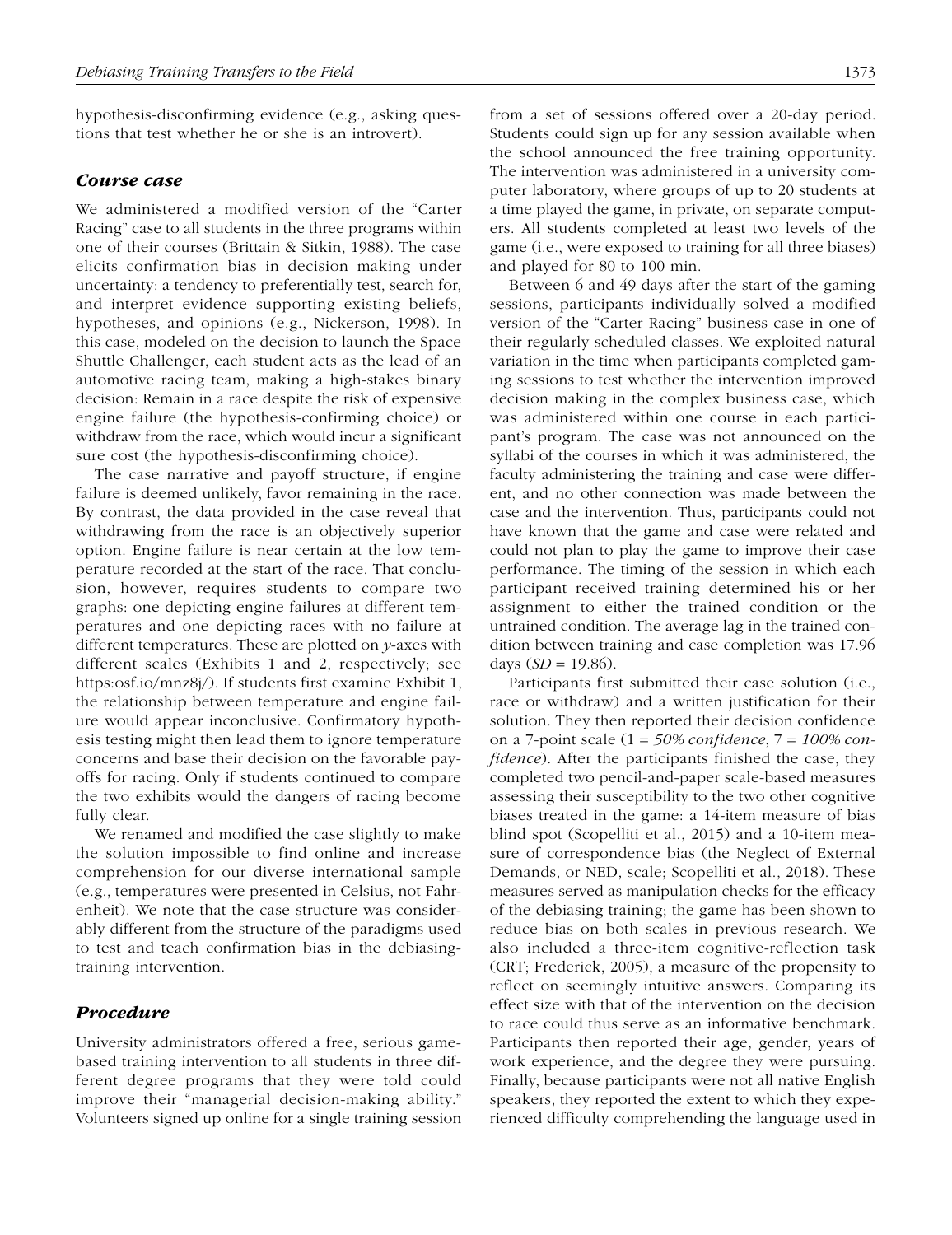the case on a 7-point scale  $(1 = not at all, 7 = very$ *much*). We later collected the cumulative grade point average (GPA) for all but 1 participant from the university registrar as well as Graduate Management Admission Test (GMAT) scores for participants with an exam score in their official record (*n* = 208).

Only after all participants solved the case and all gaming sessions concluded were participants fully debriefed in their classes. The case and training were thus administered in different contexts (i.e., classroom vs. laboratory) and domains (i.e., automotive racing vs. corporate fraud), with different problem structures (i.e., a binary case decision vs. multiple-choice problems and scale ratings). The design then conservatively tested, when bias is surreptitiously measured, whether debiasingtraining effects transfer to field settings and improve decision making in a novel context and paradigm.

## Results

# *Exclusions and control measures*

We retained only participants who were certain that they were not familiar with the case. This filter excluded 26 participants from subsequent analyses. We report analyses on the remaining 290 participants.

Participants in the trained ( $n = 182$ ) and untrained (*n* = 108) conditions did not differ in age, years of work experience, or English proficiency (*F*s < 1). The percentages of male participants in the trained condition (73.1%) and in the untrained condition (63.0%) were not significantly different, 95% confidence interval (CI) for the mean difference =  $[-0.8\%, 21.2\%]$ ,  $\chi^2(1, N = 290) = 3.26$ ,  $p = .071$ . Twenty-two participants in the untrained control condition (20.4%) solved the case but did not complete a gaming session; they signed up for a session but did not show up for that session. Excluding them from the analyses did not substantively change the results.<sup>1</sup>

## *Scale measures*

We first examined whether the effects of the debiasing intervention were replicated on the two scale-based measures administered immediately after the case was solved. Of the full sample, 225 participants completed both the bias-blind-spot (BBS) scale (Cronbach's  $\alpha$  = .81) and the correspondence-bias scale (NED scale; Cronbach's  $\alpha = .90$ ). One group of 65 participants solved the case in a class in which the instructor did not administer these scales. Replicating previous research, results showed that trained participants exhibited significantly lower levels of bias than did untrained controls on both the BBS scale—trained: *M* = 0.88, 95% CI = [0.75, 1.02]; untrained: *M* = 1.27, 95% CI = [1.12, 1.42]; mean difference = 0.39, 95% CI = [0.18, 0.60], *F*(1, 223) = 14.05, *p* < .001, *d* = 0.50—and the NED—trained: *M* = 2.38, 95% CI = [2.17, 2.58]; untrained: *M* = 3.09, 95% CI = [2.88, 3.30]; mean difference = 0.72, 95% CI =  $[0.42, 1.01], F(1, 223) = 21.99, p < .001, d = 0.63.$ 

We also estimated a linear regression model of the effect of the training intervention on decision confidence, controlling for the case solution chosen. Although participants who decided to race were not more confident than participants who decided not to race, β = 0.35, 95% CI = [0.00, 0.71], *t*(286) = 1.97, *p* = .050, the intervention reduced confidence in the solution chosen, β = −0.43, 95% CI = [−0.78, −0.08], *t*(286) = −2.41, *p* = .017. This effect was robust to the inclusion of all covariates: gender, years of work experience, English proficiency, CRT score, and GPA.

# *Case solutions*

Next, we examined whether the training intervention significantly reduced the choice share of the hypothesisconfirming case solution. It did. Logistic regression revealed that trained participants were significantly less likely to choose the hypothesis-confirming decision to race (58.8%) than were untrained controls (72.2%),  $β =$  $-0.60$ , Wald  $\chi^2(1) = 5.23$ ,  $p = .022$ , exp(β) = 0.549, 95%  $CI = [0.33, 0.92]$  (Fig. 1, left panel). To test the longevity of this training effect, we compared the 125 participants (68.7% of the intervention group) exposed to the intervention 11 days before solving the case (short-lag group) with the 57 participants (31.3% of the intervention group) exposed to the intervention between 43 and 52 days before solving the case (long-lag group). This split of the sample was based on a natural discontinuity in the data; the next observed lag value after 11 days was 43 days. The debiasing effects of the game were no weaker in the short-lag group (56.8%) or longlag group  $(63.2\%)$ , 95% CI for the mean difference =  $[-2.07\%, 9.10\%], \chi^2(1, N = 182) = 0.65, p = .419.$ 

#### *Robustness checks*

As robustness tests against selection effects, we first examined whether the training effect persisted when we included the covariates of gender, years of work experience, English proficiency, CRT score, and GPA (Table 1, Model 2). We also estimated a model (Table 1, Model 3) including GMAT scores as an additional covariate on the subsample for which these scores were available. In both models, the effect of the training was significant. By contrast, cognitive reflection, GMAT score, and GPA did not predict the decision to race. These findings suggest that the effect of training on decision making in the task was not attributable to a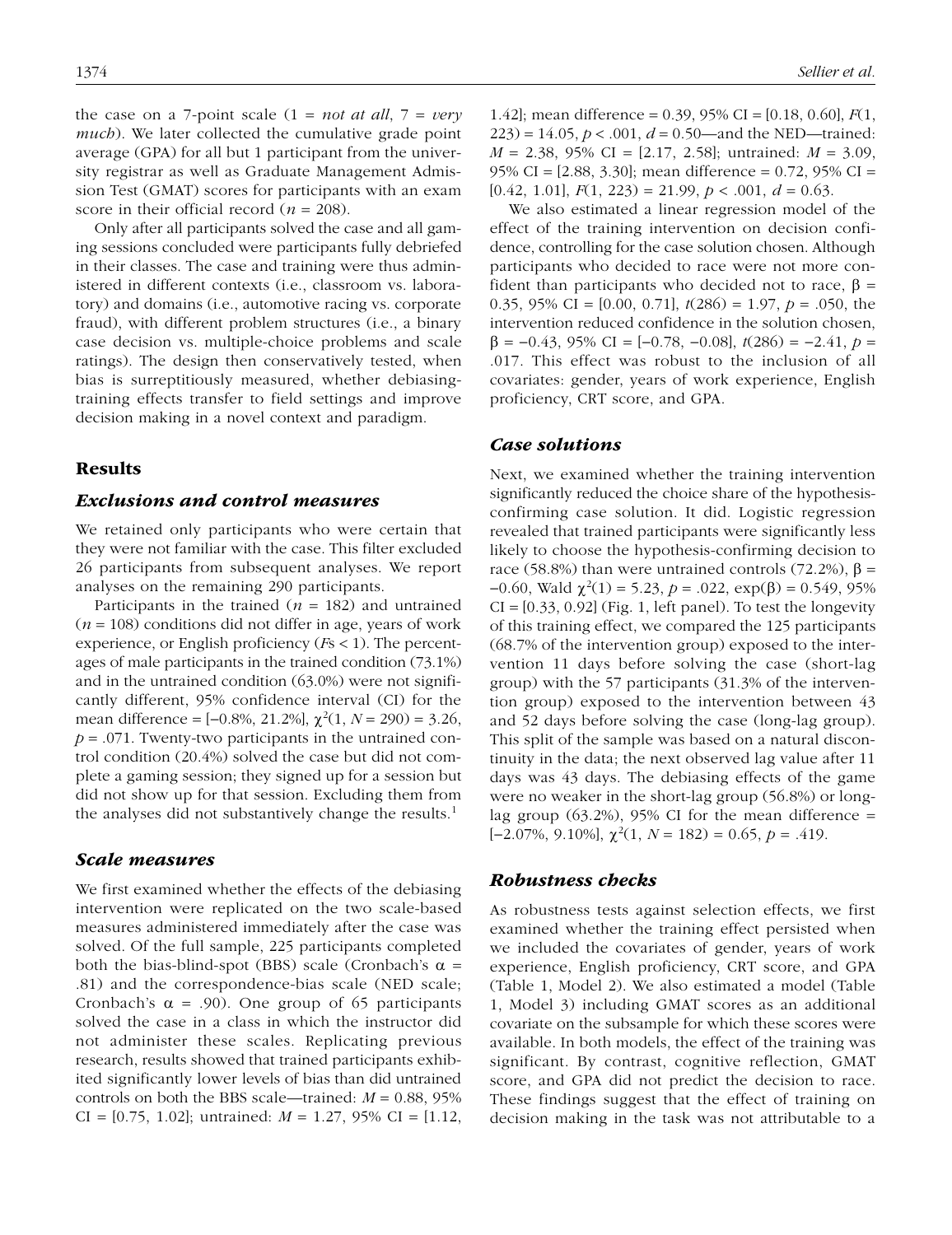

Fig. 1. Results. The left panel depicts the percentage of participants who chose the suboptimal hypothesis-confirming (black) and optimal hypothesis-disconfirming (white) case solutions in each training condition. The right panel depicts the frequency of confirming, disconfirming, and neutral arguments generated as reasons for choosing a particular case solution in each training condition. Plot width indicates the frequency of each observed value (i.e., probability density). Box plots are centered at the median. Lower and upper hinges correspond to the first and third quartiles, respectively. The upper whisker extends from the third quartile to the largest observed value, no further than 1.5 times the interquartile range from the hinge. The lower whisker extends from the hinge to the smallest value, at most 1.5 times the interquartile range from the hinge.

selection effect (e.g., better decision makers completing the training intervention earlier than worse decision makers). It is interesting to note that CRT scores were significantly higher for trained participants (*M* = 2.44, 95% CI =  $[2.31, 2.57]$  than for untrained participants (*M* = 2.18, 95% CI = [2.00, 2.36]; mean difference = 0.26, 95% CI = [0.04, 0.48]), *F*(1, 288) = 5.46, *p* = .020, *d* = 0.28. Because of this difference, which could be diagnostic of natural differences between the trained and untrained groups, we controlled for CRT scores in our analyses. However, it is possible that the debiasingtraining intervention increased the propensity to engage in cognitive reflection.

We tested for selection effects in a second way by estimating the effect of the intervention on participants who signed up for the game within short time intervals surrounding the case date. If there was a selection effect, these participants should be more similar across such influential individual differences than the full sample of participants, and the effect of training should become weaker with the narrowing of the time interval. We selected three short time intervals surrounding the case date and examined only participants who played the game in those intervals: between 3 days prior to and 3 days after completing the case (6-day-window subsample,  $n = 94$ ), between 2 days prior to and 2 days after completing the case (4-day-window subsample,  $n = 75$ , and between 1 day prior to and 1 day after completing the case (2-day-window subsample,  $n = 50$ ). In all three time intervals, participants in the training condition were significantly less likely to choose the hypothesis-confirming decision to enter the race than were untrained controls. In the 6-day window, trained participants were significantly less likely to decide to race (48.0%) than were untrained controls (72.7%), 95% CI for the mean difference = [4.90%, 41.90%],  $β = -1.06$ , Wald  $\chi^2(1) = 5.78$ ,  $p = .016$ ,  $\exp(\beta) = 0.35$ , 95% CI for  $exp(\beta) = [0.15, 0.82]$ . In the 4-day window, trained participants were significantly less likely to decide to race (48.0%) than were untrained controls (76.0%), 95% CI for the mean difference = [4.30%, 46.20%], β = –1.23, Wald  $\chi^2(1) = 5.06$ ,  $p = .024$ ,  $\exp(\beta) = 0.29$ , 95% CI for  $exp(\beta) = [0.10, 0.85]$ . In the 2-day window, trained participants were also significantly less likely to decide to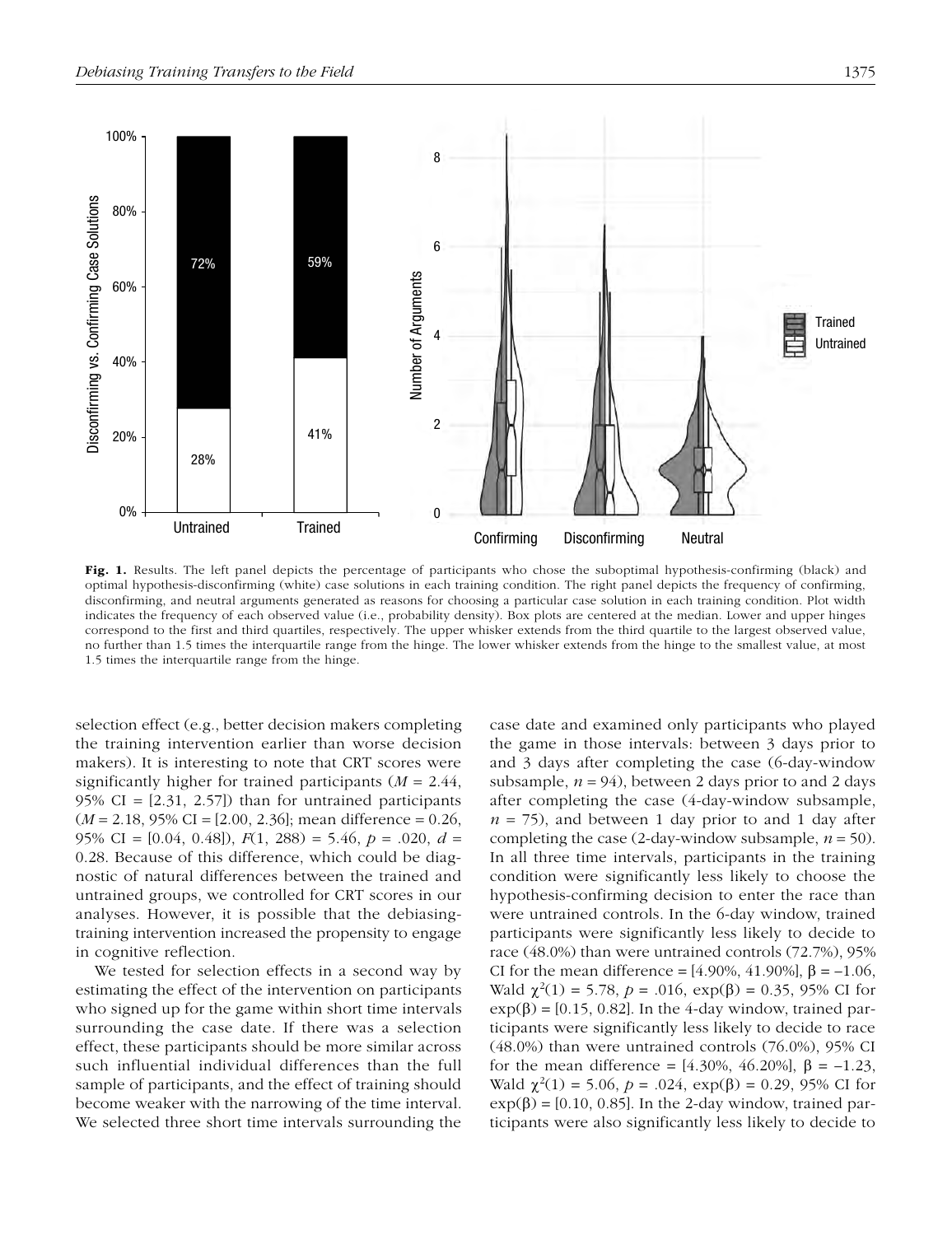| <b>Tanie 1:</b> Toginum Results and Model Controllibution in the Decision to Race |                                                                               |                     |                                                                       |         |                      |                                                           |                                                                       |        |                                                                    |              |                                                                      |           |
|-----------------------------------------------------------------------------------|-------------------------------------------------------------------------------|---------------------|-----------------------------------------------------------------------|---------|----------------------|-----------------------------------------------------------|-----------------------------------------------------------------------|--------|--------------------------------------------------------------------|--------------|----------------------------------------------------------------------|-----------|
|                                                                                   | Model 1                                                                       |                     | Model 2                                                               |         |                      | Model 3                                                   | Model 4                                                               |        | Model 5                                                            |              | Model 6                                                              |           |
|                                                                                   | $(-2 \text{ IL} = 374.272;$<br>$df = 1$ ; $R^2 = .025$ ;<br>${\cal N}$ = 290) |                     | $(-2 \text{ LL} = 366.551;$<br>$df = 6$ ; $R^2 = .057$ ;<br>$N = 289$ |         |                      | $(-2 L1 = 238.986;$<br>$df = 7; R^2 = .090;$<br>$N = 191$ | $(-2 \text{ L}L = 370.499;$<br>$df = 2$ ; $R^2 = .043$ ;<br>$N = 290$ |        | $df = 3$ , $R^2 = 890$ ;<br>$(-2 \text{ L} = 75.389;$<br>$N = 290$ |              | $df = 8$ , $R^2 = .894$ ,<br>$(-2 \text{ L}L = 72.888;$<br>$N = 289$ |           |
| Predictor                                                                         | (SE)                                                                          | $\text{Exp}(\beta)$ | (SE)<br>$\circ$                                                       | Exp(B)  | (SE)<br>C.           | $Exp(\beta)$                                              | (SE)<br>C.                                                            | Exp(B) | $\left( \mathrm{S} \mathrm{E} \right)$<br>$\circ$                  | $Exp(\beta)$ | (SE)<br>$\circ$                                                      | Exp(B)    |
| Intercept                                                                         | $0.956***$<br>(0.215)                                                         | 2.600               | $4.923*$<br>(2.378)                                                   | 137.382 | $9.359*$<br>(4.579)  | 11,600.111                                                | (0.459)<br>0.161                                                      | 1.175  | (0.589)<br>$1.071\,$                                               | 2.919        | (7.178)<br>7.515                                                     | 1,834.485 |
| Training                                                                          | $-0.600*$<br>(0.262)                                                          | 0.549               | $-0.559*$<br>(0.271)                                                  | 0.572   | $-0.880*$<br>(0.347) | 0.415                                                     | $-0.528*$<br>(0.266)                                                  | 0.590  | (0.655)<br>$-0.432$                                                | 0.649        | (0.702)<br>$-0.523$                                                  | 0.593     |
| Gender                                                                            |                                                                               |                     | (0.286)<br>0.487                                                      | 1.627   | (0.366)<br>0.282     | 1.326                                                     |                                                                       |        |                                                                    |              | $(0.918)$<br>(0.736)                                                 | 2.504     |
| Experience                                                                        |                                                                               |                     | (0.044)<br>$-0.008$                                                   | 0.992   | (0.065)<br>0.032     | 1.032                                                     |                                                                       |        |                                                                    |              | (0.117)<br>$-0.050$                                                  | 0.951     |
| Proficiency                                                                       |                                                                               |                     | (0.086)<br>$-0.113$                                                   | 0.893   | (0.106)<br>$-0.179$  | 0.836                                                     |                                                                       |        |                                                                    |              | (0.203)<br>$-0.062$                                                  | 0.940     |
| Cognitive-reflection task                                                         |                                                                               |                     | (0.145)<br>$-0.094$                                                   | 0.911   | (0.187)<br>0.094     | 1.098                                                     |                                                                       |        |                                                                    |              | (0.390)<br>$-0.248$                                                  | 0.780     |
| Grade point average                                                               |                                                                               |                     | (0.675)<br>$-1.051$                                                   | 0.350   | (1.034)<br>$-0.790$  | 0.454                                                     |                                                                       |        |                                                                    |              | (1.988)<br>$-1.614$                                                  | 0.199     |
| Graduate Management<br>Admission Test                                             |                                                                               |                     |                                                                       |         | (0.005)<br>$-0.008$  | 0.992                                                     |                                                                       |        |                                                                    |              |                                                                      |           |
| Decision confidence                                                               |                                                                               |                     |                                                                       |         |                      |                                                           | (0.084)<br>0.162                                                      | 1.176  |                                                                    |              |                                                                      |           |
| Confirming arguments                                                              |                                                                               |                     |                                                                       |         |                      |                                                           |                                                                       |        | $3.020***$<br>(0.476)                                              | 20.496       | $2.988***$<br>(0.489)                                                | 19.854    |
| Disconfirming<br>arguments                                                        |                                                                               |                     |                                                                       |         |                      |                                                           |                                                                       |        | $-2.776$ **<br>(0.422)                                             | 0.062        | $-2.816**$<br>(0.438)                                                | 0.060     |
|                                                                                   |                                                                               |                     |                                                                       |         |                      |                                                           |                                                                       |        |                                                                    |              |                                                                      |           |

**Table 1.** Logistic Regression Results and Model Comparisons for the Decision to Race Table 1. Logistic Regression Results and Model Comparisons for the Decision to Race

Note: For model results, Nagelkerke $R^i$  is given.  $\text{LI} = \log$  likelihood.  $*_P < .05, \, *_P < .001.$ Note: For model results, Nagelkerke *R*2 is given. LL = log likelihood. \**p* < .05. \*\**p* < .001.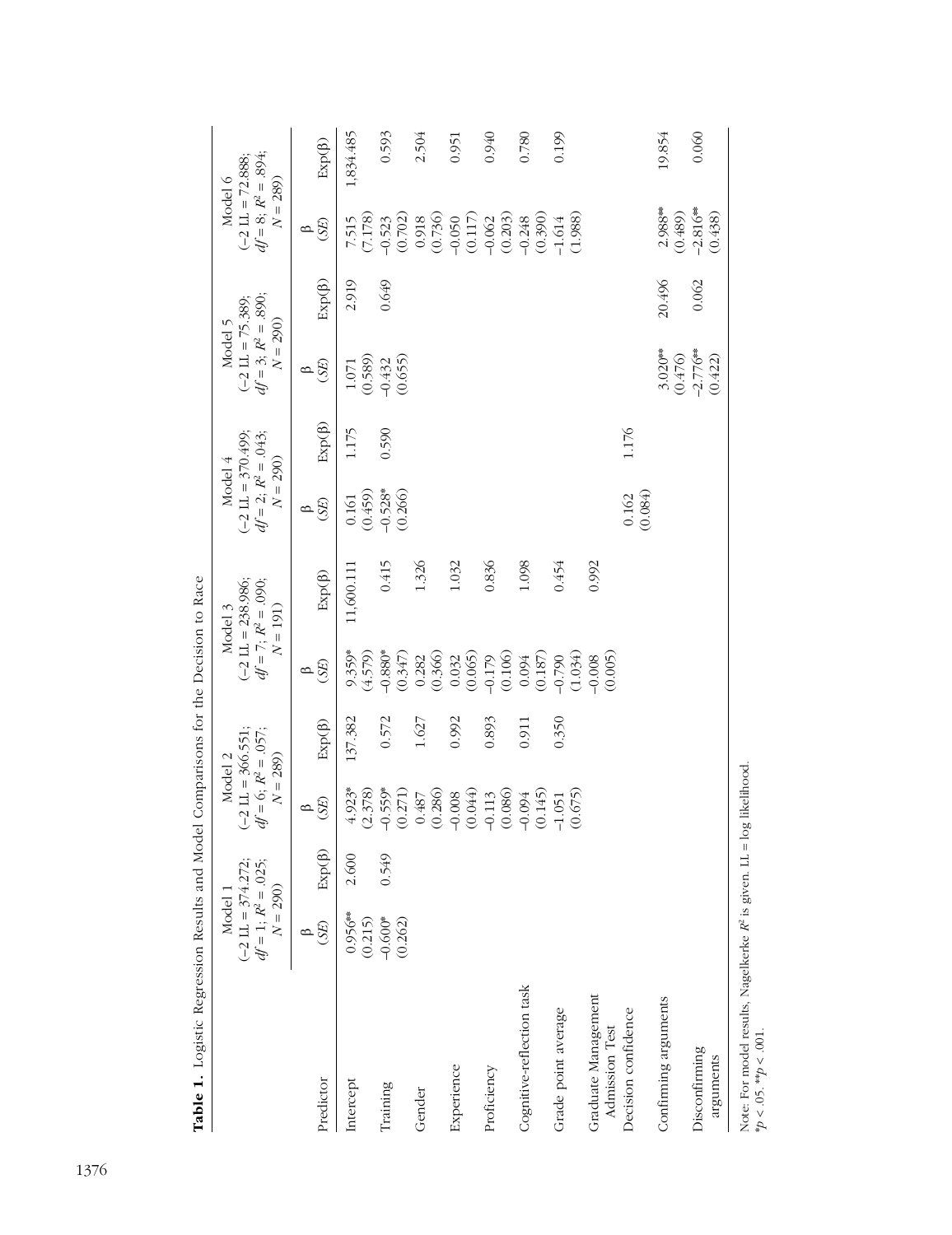race (50.0%) than were untrained controls (85.7%), 95% CI for the mean difference = [5.70%, 54.30%], β = –1.79, Wald  $\chi^2(1) = 4.62$ ,  $p = .032$ ,  $\exp(\beta) = 0.17$ , 95% CI for  $exp(β) = [0.03, 0.85].$ 

#### *Process tests*

We next examined whether a reduction in confirmatory hypothesis testing among trained participants, relative to untrained control participants, might account for their reduced propensity to choose the inferior hypothesis-consistent case solution. Two coders, blind to condition and hypotheses, coded all statements in participants' written justifications into three categories: confirming statements (i.e., for racing), intraclass correlation coefficient  $(ICC)(2, 2) = .93$ , *M*number = 1.68, 95% CI = [1.50, 1.86]; disconfirming statements (i.e., against racing),  $ICC(2, 2) = .90, M_{number} =$ 1.17, 95% CI =  $[1.01, 1.33]$ ; and neutral statements, ICC(2, 2) = .70,  $M_{\text{number}}$  = 1.01, 95% CI = [0.91, 1.10]. The overall number of statements that participants wrote was not significantly different across conditions, mean difference = 0.38, 95% CI = [−0.14, 0.90], *F*(1, 288) = 2.41,  $p = .122.^2$ 

A reduction in confirmatory hypothesis testing can be the outcome of two different processes: a reduction in the number of hypothesis-confirming arguments or an increase in the number of hypothesis-disconfirming arguments, *r*(290) = −.21, 95% CI = [−.31, −.09], *p* < .001. We thus examined the effect of the intervention on counts of both confirming and disconfirming arguments generated by participants (counts illustrated in Fig. 1, right panel). Trained participants generated significantly fewer confirming arguments than did untrained control participants (trained:  $M = 1.45$ , 95% CI = [1.23, 1.66]; untrained: *M* = 2.07, 95% CI = [1.73, 2.41]; mean difference = −0.63, 95% CI = [−1.03, −0.23]), *F*(1, 288) = 10.82,  $p = .001$ ,  $d = 0.39$ . They also generated more disconfirming arguments than did untrained control participants, but the difference between the conditions was not statistically significant (trained: *M* = 1.23, 95% CI =  $[1.02, 1.43]$ ; untrained:  $M = 1.08, 95\%$  CI =  $[0.82, 1.43]$ 1.34]; mean difference = 0.15, 95% CI = [−0.18, 0.48]),  $F(1, 288) = 0.78$ ,  $p = .377$ ,  $d = 0.11$ . This suggests that training reduced confirmatory hypothesis testing by reducing the number of confirming arguments generated by participants. Of course, this interpretation needs to be adopted with caution. It is possible that participants' written responses reflect post hoc justifications of their case decisions rather than the arguments they considered before making their decisions (Nisbett & Wilson, 1977).

We next tested whether a reduction in confirmatory hypothesis testing among trained participants could explain their improved decision making in the task. A logistic regression model including confirming arguments, disconfirming arguments, and the intervention as predictors of the decision to race (Table 1, Model 5) revealed that each set of arguments significantly affected, in opposing directions, the likelihood of deciding to race—confirming: β = 3.02, *SE* = 0.48, Wald  $\chi^2(1) = 40.31$ ,  $p < .001$ ,  $\exp(\beta) = 20.50$ , 95% CI = [8.07, 52.07]; disconfirming: β = −2.78, *SE* = 0.42, Wald  $\chi^2(1) = 43.18$ ,  $p < .001$ ,  $\exp(\beta) = 0.06$ , 95% CI = [0.03, 0.14]—whereas in this analysis, the effect of the intervention was no longer significant, β = −0.43, *SE* = 0.66, Wald  $\chi^2(1) = 0.44$ ,  $p = .509$ ,  $\exp(\beta) = 0.65, 95\%$  $CI = [0.18, 2.34].$ 

Estimating the indirect effects of the intervention (with 10,000 bootstrap resamples) through each set of arguments revealed that a reduction in the number of confirming arguments generated significantly mediated the effect of the intervention ( $\beta$  = -1.90, 95% CI = [−4.01, −0.72]). The increased number of disconfirming arguments generated by trained participants, although a significant predictor of the decision to race, did not significantly mediate the effect of the intervention ( $\beta$  = −0.41, 95% CI = [−1.48, 0.58]). Including demographic covariates (i.e., gender, years of work experience, English proficiency, cognitive reflection, and GPA) in the conditional process analysis did not alter the pattern of results. In short, the reduction in confirmatory hypothesis testing exhibited by participants who were trained beforehand appears to explain their lower likelihood of deciding to race in the case.

We also tested an alternative account of the effect of the intervention: whether debiasing training simply induced more risk aversion or conservative decision making. Trained participants were indeed less confident in their decisions than were untrained participants, but decision confidence did not explain the effect of the intervention. When including decision confidence as a predictor in a logistic regression model examining the effect of training on the decision to race (Table 1, Model 4), we found that the effect of confidence was not significant,  $β = 0.16$ , Wald  $χ<sup>2</sup>(1) = 3.75$ ,  $p = .053$ ,  $exp(β) =$ 1.18, 95% CI = [1.00, 1.39], whereas the effect of training was still significant,  $\beta = -0.53$ , Wald  $\chi^2(1) = 3.93$ ,  $p =$ .047, exp(β) = 0.59, 95% CI = [0.35, 0.99].

# **Discussion**

Debiasing effects of a one-shot training intervention transferred to a novel problem and context in a field setting. Trained students were 29% less likely to choose an inferior hypothesis-confirming case solution than were untrained students. A reduction in confirmatory hypothesis testing appeared to explain their improved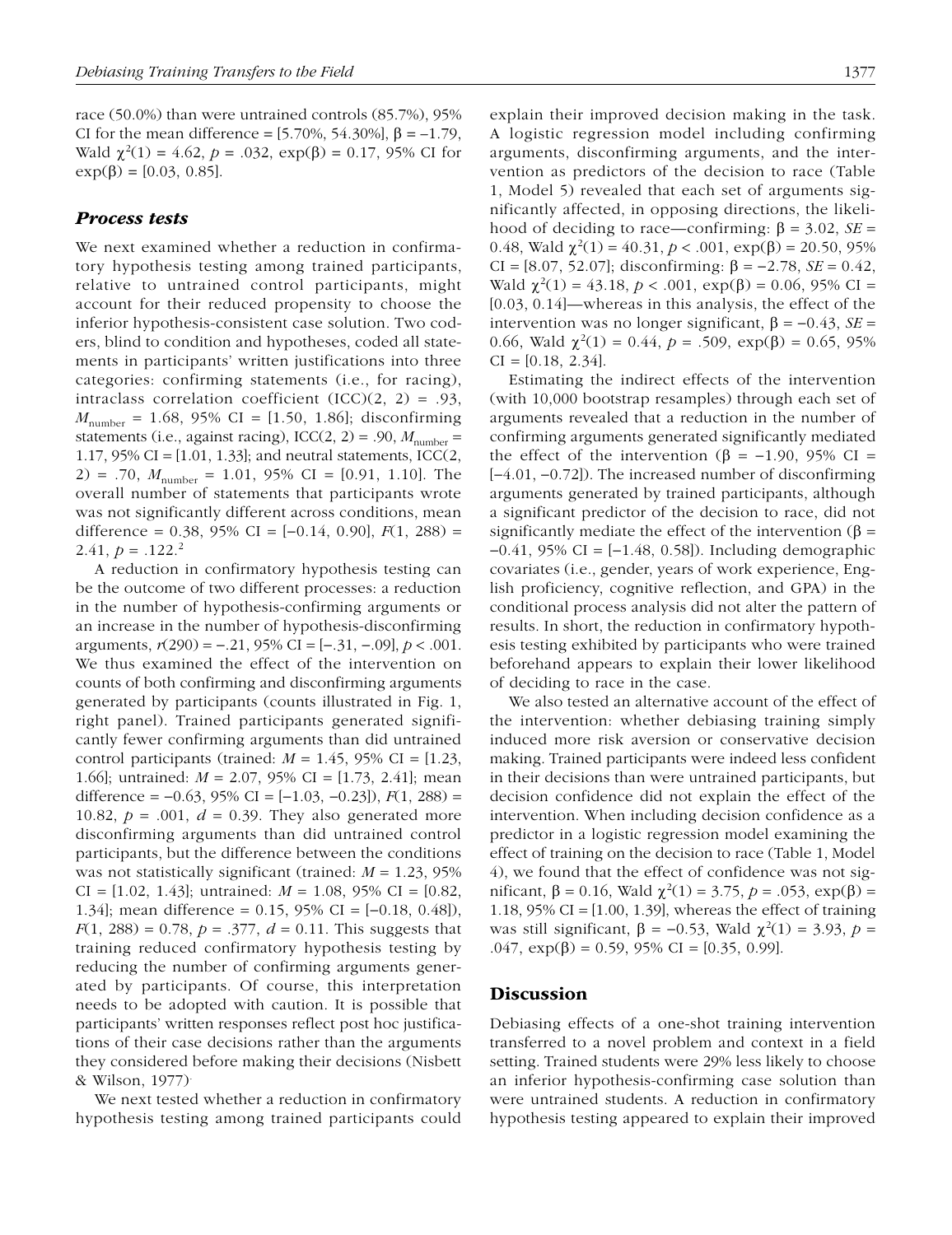decision making in the case. The method of condition assignment obviously raises selection concerns, but they are allayed by two analyses. First, controlling for participants' GPA, GMAT score, and CRT score did not mitigate the training effect. Second, the training effect was stable even within short observation windows of 2, 4, and 6 days around the intervention, in which samples should be least susceptible to selection bias.

Our results address two major critiques of training interventions. Because heuristics and biases are often adaptive (Arkes, 1991), training could impair judgment and decision making. We found that debiasing training improved a decision in the field; it increased preferences for the optimal hypothesis-disconfirming solution to a risky managerial decision. Second, we found that debiasing training appears to have transferred without reminders or the influence of a Hawthorne effect (Kahneman, 2011). Training influenced the case decision in the absence of an explicit connection between the training intervention and the case.

More research is needed to explain why this gamebased training intervention improved decision making in a novel paradigm and domain more effectively than has specialized expert training (Milkman et al., 2009). Games may be uniquely engaging training interventions. Providing intensive practice and feedback is another possibility. It has been present in other successful training interventions (Fischhoff, 1982) and differentiated this intervention from a similar but less effective instructional-video-based training intervention in our previous work (Morewedge et al., 2015). A third possibility is the breadth of the training that the intervention delivered. Transfer may be facilitated when training describes biases and mitigating strategies on an abstract level and includes practice mapping those strategies to different paradigms and domains.

## Action Editor

Timothy J. Pleskac served as action editor for this article.

#### Author Contributions

A.-L. Sellier and C. K. Morewedge conceptualized the study and developed the methodology. A.-L. Sellier supervised the experiment, and C. K. Morewedge supervised the coding of participants' responses. I. Scopelliti analyzed the data, and I. Scopelliti and C. K. Morewedge created the figure. All the authors wrote the manuscript and approved the final manuscript for submission.

# ORCID iD

Carey K. Morewedge **b** <https://orcid.org/0000-0001-7502-9279>

## Acknowledgments

We thank Stephen Baum, Alain Bloch, Alejandra Cervio, Marie-Josée Durand, James Korris, Andrea Masini, Laurence

Lehmann-Ortega, Mathis Schulte, Carl Symborski, and the HEC information-technology department for their invaluable assistance.

#### Declaration of Conflicting Interests

The author(s) declared that there were no conflicts of interest with respect to the authorship or the publication of this article.

#### Funding

The HEC Foundation provided financial support for this research.

#### Open Practices

 $\mathbf{H}$ 

The case, all bias measures, and all data have been made publicly available via the Open Science Framework and can be accessed at [https:osf.io/mnz8j/.](https:osf.io/mnz8j/) The design and analysis plans for this study were not preregistered. The complete Open Practices Disclosure for this article can be found at [http://journals.sagepub.com/doi/suppl/10.1177/095679](http://journals.sagepub.com/doi/suppl/10.1177/0956797619861429) [7619861429.](http://journals.sagepub.com/doi/suppl/10.1177/0956797619861429) This article has received the badge for Open Data. More information about the Open Practices badges can be found at [http://www.psychologicalscience.org/publica](http://www.psychologicalscience.org/publications/badges) [tions/badges](http://www.psychologicalscience.org/publications/badges).

# **Notes**

1. Participants who did not play the game were slightly older than those who did (did not play:  $M = 29.91$  years, 95% CI = [28.07, 31.75]; played: *M* = 27.67 years, 95% CI = [26.91, 28.43]; mean difference = 2.23 years, 95% CI = [0.26, 4.21]), *F*(1, 106) = 6.48,  $p = 0.012$ , but the two groups did not differ in years of work experience (did not play: *M* = 5.93 years, 95% CI = [4.57, 7.29]; played: *M* = 4.74 years, 95% CI = [4.12, 5.36]; mean difference = 1.19 years, 95% CI = [−0.29, 2.67]), *F*(1, 106) = 2.88, *p* = .092, or gender,  $\chi^2(1, N = 108) = 0.01, p = .942$ . Most important, they did not differ with respect to the main dependent variable, that is, the case decision,  $\chi^2(1, N = 108) = 0.35$ ,  $p = .553$ .

2. For an exploratory analysis, coders also rated mention of temperature on a 3-point scale: *not at all* (1), *mentioned temperature* (2), and *incorporated temperature in an argument to race or not race* (3). Note that consideration of temperature could accurately be used to justify withdrawing or inaccurately be used to support remaining in the race. Coders exhibited high agreement, ICC(2, 2) = .86, *M* = 1.96, 95% CI = [1.88, 2.03]. Attention to temperature was not different across conditions, mean difference = −0.08, 95% CI = [−0.23, 0.07], *F*(1, 288) = 1.24,  $p = .267$ , suggesting that participants read the case at similar levels of depth in both the trained and untrained conditions.

#### References

- Arkes, H. R. (1991). Costs and benefits of judgment errors: Implications for debiasing. *Psychological Bulletin*, *110*, 486–498.
- Brittain, J., & Sitkin S. (1988). *Carter racing case and teaching notes* (Stanford Case System No. SOB-24). Stanford, CA: Graduate School of Business, Stanford University.